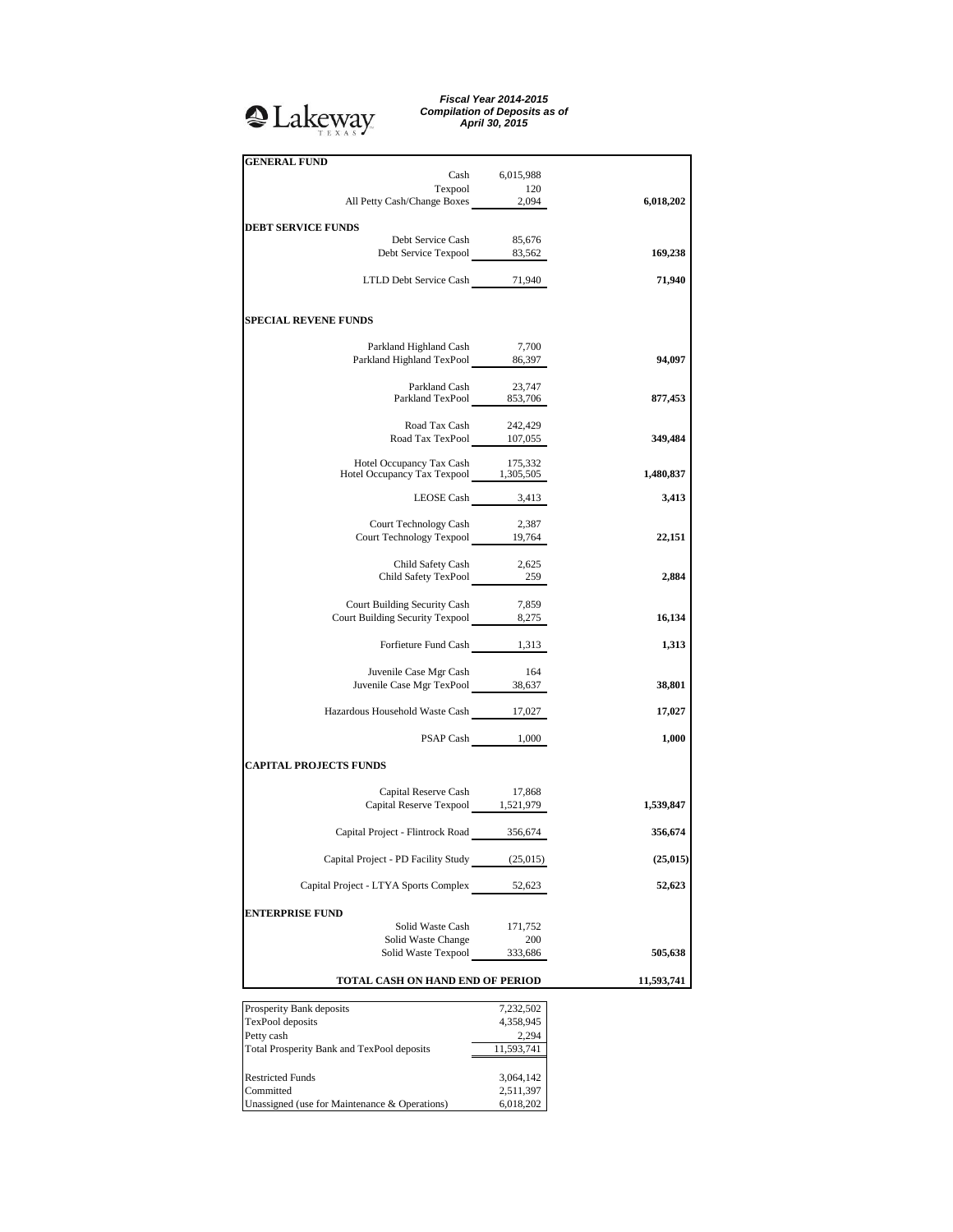# **STATEMENT OF REVENUES AND EXPENDITURES - GENERAL FUND FOR THE MONTH ENDED APRIL 30, 2015**

|                                              | YEAR TO DATE              |               |      |                                      |               |                                 | <b>ANNUAL</b> |                                            |               |                 |  |                                   |    |                 |     |
|----------------------------------------------|---------------------------|---------------|------|--------------------------------------|---------------|---------------------------------|---------------|--------------------------------------------|---------------|-----------------|--|-----------------------------------|----|-----------------|-----|
|                                              |                           | <b>BUDGET</b> |      | <b>ACTUAL &amp;</b><br><b>ENCUMB</b> |               | <b>VARIANCE</b>                 |               | $%$ of<br><b>Budget</b><br><b>Realized</b> |               | <b>BUDGET</b>   |  | <b>PROJECTED</b><br><b>ACTUAL</b> |    | <b>VARIANCE</b> |     |
| <b>REVENUES</b>                              |                           |               |      |                                      |               |                                 |               |                                            |               |                 |  |                                   |    |                 |     |
| <b>AD VALOREM TAXES</b>                      | \$.                       | 4,414,944 \$  |      | 4,470,715 \$                         |               | 55,771 *                        |               | 99%                                        | \$.           | 4,520,916 \$    |  | 4,520,916 \$                      |    |                 |     |
| <b>FRANCHISE FEES</b>                        |                           | 321,592       |      | 322,154                              |               | 562                             |               | 35%                                        |               | 910,300         |  | 910,300                           |    |                 |     |
| <b>SALES &amp; DRINK TAX</b>                 |                           | 1,559,129     |      | 1,654,736                            |               | 95,607                          |               | 59%                                        |               | 2,783,775       |  | 2,833,775                         |    | $50,000$ (1)    |     |
| <b>BLDG &amp; DEVELOPMENT SERVICES</b>       |                           | 821,708       |      | 932,465                              |               | 110,757                         |               | 92%                                        |               | 1,009,500       |  | 1,079,500                         |    | 70,000          | (2) |
| <b>MUNICIPAL COURT</b>                       |                           | 393,750       |      | 450,868                              |               | 57,118                          |               | 67%                                        |               | 675,000         |  | 675,000                           |    |                 |     |
| <b>INTEREST INCOME</b>                       |                           | 16,937        |      | 18,514                               |               | 1,577                           |               | 68%                                        |               | 27,100          |  | 27,100                            |    |                 |     |
| <b>MISCELLANEOUS</b>                         |                           | 48,118        |      | 65,791                               |               | 17,673                          |               | 40%                                        |               | 163,000         |  | 183,000                           |    | $20,000$ (3)    |     |
| <b>PARKS &amp; RECREATION</b>                |                           | 203,505       |      | 259,322                              |               | 55,817                          |               | 49%                                        |               | 529,175         |  | 529,175                           |    |                 |     |
| <b>DONATIONS/GRANTS</b>                      |                           | 6,583         |      | 12,212                               |               | 5,629                           |               | 174%                                       |               | 7.000           |  | 7.000                             |    |                 |     |
| <b>TOTAL REVENUES</b>                        | \$                        | 7,786,266     | \$   | 8,186,777 \$                         |               | 400,511                         |               | 77%                                        |               | \$10,625,766    |  | \$10,765,766                      | \$ | 140,000         |     |
| <b>EXPENDITURES</b>                          |                           |               |      |                                      |               |                                 |               |                                            |               |                 |  |                                   |    |                 |     |
| <b>GENERAL SERVICES</b>                      | \$                        | 317,711 \$    |      | 295,939 \$                           |               | 21,772                          |               | 57%                                        | <sup>\$</sup> | 522,093 \$      |  | 522,093 \$                        |    |                 |     |
| <b>ADMINISTRATION</b>                        |                           | 421,248       |      | 442,055                              |               | (20, 807)                       |               | 60%                                        |               | 740,642         |  | 740,642                           |    |                 |     |
| <b>FINANCE</b>                               |                           | 272,823       |      | 253,419                              |               | 19,404                          |               | 54%                                        |               | 470,056         |  | 455,056                           |    | $15,000$ (4)    |     |
| <b>POLICE</b>                                |                           | 2,239,203     |      | 2,163,827                            |               | 75,376                          |               | 54%                                        |               | 4,000,363       |  | 4,000,363                         |    |                 |     |
| <b>PUBLIC WORKS</b>                          |                           | 492,265       |      | 452,519                              |               | 39,746                          |               | 51%                                        |               | 891,781         |  | 891,781                           |    |                 |     |
| <b>MUNICIPAL COURT</b>                       |                           | 327,515       |      | 291,143                              |               | 36,372                          |               | 50%                                        |               | 587,809         |  | 587,809                           |    |                 |     |
| <b>BLDG &amp; DEVELOPMENT SERVICES</b>       |                           | 585,596       |      | 553,381                              |               | 32,215                          |               | 54%                                        |               | 1.028.827       |  | 1,028,827                         |    |                 |     |
| <b>PARKS &amp; RECREATION</b>                |                           | 1,112,906     |      | 1,038,873                            |               | 74,033                          |               | 48%                                        |               | 2,158,339       |  | 2,143,339                         |    | 15,000(5)       |     |
| <b>TOTAL EXPENDITURES</b>                    | \$                        | 5,769,267     | \$   | 5,491,156 \$                         |               | 278,111                         |               | 53%                                        |               | \$10,399,910    |  | \$10,369,910                      | \$ | 30,000          |     |
| <b>REVENUES OVER/(UNDER) EXPENDITURES \$</b> |                           | 2,016,999     | - \$ | 2,695,621 \$                         |               | 678,622                         |               |                                            | \$            | 225,856 \$      |  | 395,856 \$                        |    | 170,000         |     |
| <b>OTHER FINANCING SOURCES/(USES)</b>        |                           |               |      |                                      |               |                                 |               |                                            |               |                 |  |                                   |    |                 |     |
| TRANSFER TO CAPITAL RESERVE FUND             | \$                        | 225,856 \$    |      | $\sim$                               | <sup>\$</sup> | 225,856                         |               |                                            | $\mathcal{S}$ | $(225, 856)$ \$ |  | $(225, 856)$ \$                   |    |                 |     |
|                                              |                           |               |      |                                      |               | <b>FUND BALANCE - BEGINNING</b> |               |                                            | \$            | 2,643,412 \$    |  | 2,754,786 \$                      |    | 111,374         |     |
|                                              |                           |               |      | <b>FUND BALANCE - ENDING</b>         |               |                                 |               |                                            |               | 2,643,412       |  | 2,924,786                         | \$ | 281,374         |     |
|                                              | <b>FUND BALANCE RATIO</b> |               |      |                                      |               |                                 |               |                                            |               | 25%             |  | 28%                               |    |                 |     |

\*This is a timing difference.

(1) Through an audit, the Comptroller's office found a taxpayer who was paying the wrong taxing entity. The reallocation covered the period of June 2010 through July 2014 and totaled \$50,442.

(2) An unanticipated site development permit in the amount of \$69,334 was issued for a senior living center at Lakeway Medical Village.

(3) The interagency billing with Bee Cave for dispatch services resulted in a higher quarterly payment than originally budgeted.

(4) Salary savings due to unfilled position.

(5) Salary savings due to unfilled positions.